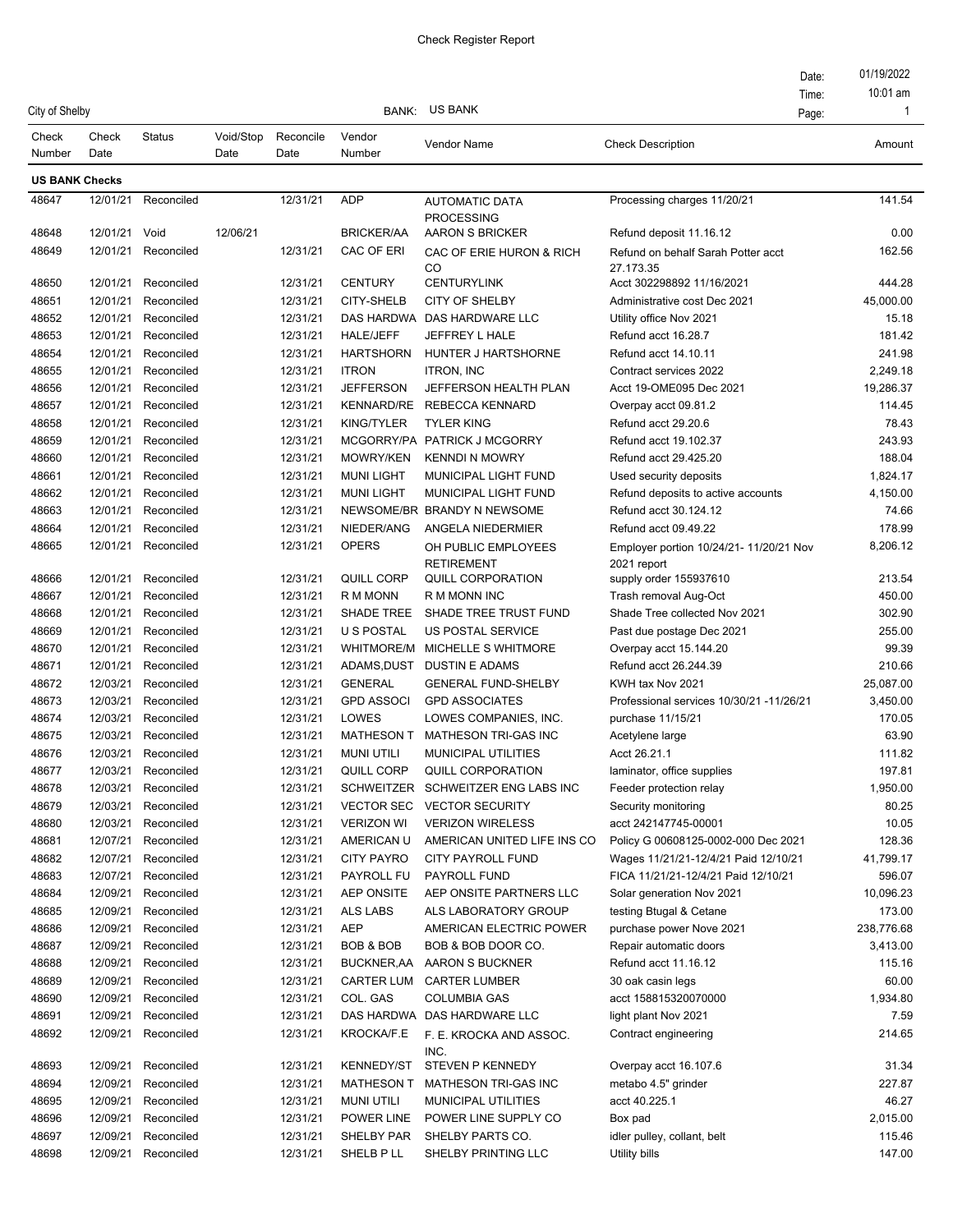|                       |               |                     |                   |                   |                         |                                                | Date:                                                     | 01/19/2022 |
|-----------------------|---------------|---------------------|-------------------|-------------------|-------------------------|------------------------------------------------|-----------------------------------------------------------|------------|
|                       |               |                     |                   |                   |                         |                                                | Time:                                                     | $10:01$ am |
| City of Shelby        |               |                     |                   |                   | <b>BANK:</b>            | <b>US BANK</b>                                 | Page:                                                     | 2          |
| Check<br>Number       | Check<br>Date | <b>Status</b>       | Void/Stop<br>Date | Reconcile<br>Date | Vendor<br>Number        | Vendor Name                                    | <b>Check Description</b>                                  | Amount     |
| <b>US BANK Checks</b> |               |                     |                   |                   |                         |                                                |                                                           |            |
| 48699                 | 12/09/21      | Reconciled          |                   | 12/31/21          | <b>SQUIRE PAT</b>       | SQUIRE PATTON BOGGS LLP                        | RICE MACT report and PER for                              | 436.00     |
|                       |               |                     |                   |                   |                         |                                                | devations272.50                                           |            |
| 48700                 | 12/09/21      | Reconciled          |                   | 12/31/21          | <b>U S POSTAL</b>       | <b>US POSTAL SERVICE</b>                       | Postage permit# 104                                       | 132.50     |
| 48701                 | 12/09/21      | Reconciled          |                   | 12/31/21          | <b>U S POSTAL</b>       | US POSTAL SERVICE                              | Postage due account                                       | 50.00      |
| 48702                 | 12/10/21      | Reconciled          |                   | 12/31/21          | <b>ANIXTER IN</b>       | ANIXTER INC.                                   | 2 hoodies                                                 | 1.226.00   |
| 48703                 | 12/10/21      | Reconciled          |                   | 12/31/21          | <b>COLE DISTR</b>       | COLE DISTRIBUTING INC.                         | Fuel cost Oct 2021 Replacement for lost<br>check          | 1,300.00   |
| 48704                 | 12/10/21      | Printed             |                   |                   | <b>DELTA MOBI</b>       | DELTA MOBILE TESTING, INC.                     | AC Dielectric & Structural Exams                          | 3,380.00   |
| 48705                 | 12/10/21      | Reconciled          |                   | 12/31/21          | DTE INC                 | DTE INC.                                       | phones logged in after power outage                       | 90.00      |
| 48706                 | 12/10/21      | Reconciled          |                   | 12/31/21          |                         | GANDERT DO GANDERT DOOR CO.                    | RSX circuit boards                                        | 1,572.00   |
| 48707                 | 12/10/21      | Reconciled          |                   | 12/31/21          | GRAYBAR EL              | <b>GRAYBAR ELECTRIC CO.</b>                    | 12 multi vapor ED28                                       | 545.28     |
| 48708                 | 12/10/21      | Reconciled          |                   | 12/31/21          |                         | NEWSWANGEF NEWSWANGER MACHINE LTD              | Weld out rigger                                           | 40.00      |
| 48709                 | 12/10/21      | Reconciled          |                   | 12/31/21          | POWER LINE              | POWER LINE SUPPLY CO                           | Block tackle with snap and swivel hooks                   | 133.44     |
| 48710                 | 12/10/21      | Reconciled          |                   | 12/31/21          | <b>SCHRAMM IN</b>       | <b>SCHRAMM INDUSTRIES</b>                      | Remove existing ball mounts                               | 1,042.50   |
| 48711                 | 12/10/21      | Reconciled          |                   | 12/31/21          | SHELBY CAR              | SHELBY CARRY OUT INC                           | Tow motor propane tank 12/2/21                            | 33.00      |
| 48712                 | 12/14/21      | Reconciled          |                   | 12/31/21          | <b>7LSI LLC</b>         | <b>7LSI LLC</b>                                | Line dept new PC with windows                             | 822.46     |
| 48713                 | 12/14/21      | Reconciled          |                   | 12/31/21          | <b>ADP</b>              | <b>AUTOMATIC DATA</b><br><b>PROCESSING</b>     | Processing charges 12/4/21                                | 200.00     |
| 48714                 | 12/14/21      | Reconciled          |                   | 12/31/21          | <b>COLE DISTR</b>       | COLE DISTRIBUTING INC.                         | Fuel cart                                                 | 6,413.00   |
| 48715                 | 12/14/21      | Reconciled          |                   | 12/31/21          |                         | DAS HARDWA DAS HARDWARE LLC                    | Line Dept Nov 2021                                        | 847.03     |
| 48716                 | 12/14/21      | Reconciled          |                   | 12/31/21          | <b>MUNI LIGHT</b>       | MUNICIPAL LIGHT FUND                           | Refund dep. Joshua Francis, now owns<br>home              | 300.00     |
| 48717                 | 12/16/21      | Reconciled          |                   | 12/31/21          | <b>ANIXTER IN</b>       | ANIXTER INC.                                   | Khaki pants                                               | 219.00     |
| 48718                 | 12/16/21      | Reconciled          |                   | 12/31/21          | <b>CLEMANS NE</b>       | CLEMANS, NELSON & ASSOC.,<br>INC.              | Nov 2021 consulting fees                                  | 860.47     |
| 48719                 | 12/16/21      | Reconciled          |                   | 12/31/21          | COL. GAS                | <b>COLUMBIA GAS</b>                            | acct 158815320070000                                      | 1,843.71   |
| 48720                 | 12/16/21      | Reconciled          |                   | 12/31/21          | OHIO CAT                | <b>OHIO CAT</b>                                | troubleshoot engine                                       | 1,574.68   |
| 48721                 | 12/16/21      | Reconciled          |                   | 12/31/21          | <b>TDR LAWN</b>         | TDR LAWN AND LANDSCAPING                       | Lawn repair Samantha Dr.                                  | 250.00     |
| 48722                 | 12/17/21      | Printed             |                   |                   | BUCKNER,AA              | AARON S BUCKNER                                | overpay on acct 11.16.12 paid when<br>credit was on acct. | 115.16     |
| 48723                 | 12/17/21      | Reconciled          |                   | 12/31/21          | <b>GRAYBAR EL</b>       | <b>GRAYBAR ELECTRIC CO.</b>                    | 2 4ft tubes                                               | 11.70      |
| 48724                 | 12/17/21      | Printed             |                   |                   | POWER LINE              | POWER LINE SUPPLY CO                           | 100ft handline kit                                        | 720.00     |
| 48725                 | 12/17/21      | Reconciled          |                   | 12/31/21          | SHELB PLL               | SHELBY PRINTING LLC                            | Utility payment envelopes                                 | 570.00     |
| 48726                 | 12/21/21      | Reconciled          |                   | 12/31/21          | <b>CITY PAYRO</b>       | CITY PAYROLL FUND                              | Wages 12/5/21-12/18/21 Paid 12/23/2021                    | 28,565.39  |
| 48727                 |               | 12/21/21 Reconciled |                   | 12/31/21          | PAYROLL FU              | PAYROLL FUND                                   | FICA 12/5/21-12/18/21 Paid 12/23/21                       | 425.95     |
| 48728                 | 12/21/21      | Reconciled          |                   | 12/31/21          | ADVANCE AU              | ADVANCE AUTO PARTS                             | wax & towels                                              | 34.46      |
| 48729                 | 12/21/21      | Reconciled          |                   | 12/31/21          | ADP                     | <b>AUTOMATIC DATA</b><br>PROCESSING            | Monthly human capital                                     | 165.57     |
| 48730                 | 12/23/21      | Reconciled          |                   | 12/31/21          | AMPO, INC.              | AMP-OHIO, INC.                                 | Purchase power Nov 2021                                   | 452,719.71 |
| 48731                 | 12/23/21      | Reconciled          |                   | 12/31/21          | <b>BALDWIN</b>          | <b>BALDWIN &amp; SOURS</b>                     | LED 12" green ball                                        | 2,967.50   |
| 48732                 | 12/23/21      | Reconciled          |                   | 12/31/21          |                         | CHART COMM CHARTER COMM HOLDINGS<br><b>LLC</b> | acct 8361104000102703                                     | 45.48      |
| 48733                 | 12/23/21      | Reconciled          |                   | 12/31/21          | POWER LINE              | POWER LINE SUPPLY CO                           | press repair kit, relief valve calibration                | 408.47     |
| 48734                 | 12/23/21      | Reconciled          |                   | 12/31/21          | <b>U S POSTAL</b>       | <b>US POSTAL SERVICE</b>                       | Postage utility bills Dec 2021                            | 1,070.34   |
| 48735                 | 12/28/21      | Printed             |                   |                   | ADP                     | <b>AUTOMATIC DATA</b><br><b>PROCESSING</b>     | processing charges 12/18/21                               | 195.17     |
| 48736                 | 12/28/21      | Printed             |                   |                   | <b>FALLSWAY</b>         | FALLSWAY EQUIPMENT CO.                         | rebuild tilt cylinder                                     | 4,897.63   |
| 48737                 | 12/28/21      | Printed             |                   |                   | <b>GPD ASSOCI</b>       | <b>GPD ASSOCIATES</b>                          | Architect/engineer 11/27/21- 12/31/21                     | 4,166.50   |
| 48738                 | 12/28/21      | Reconciled          |                   | 12/31/21          | <b>MUNI UTILI</b>       | MUNICIPAL UTILITIES                            | 26.21.1                                                   | 115.73     |
| 48739                 | 12/30/21      | Printed             |                   |                   | ANIXTER IN              | ANIXTER INC.                                   | LED Sec light 50W                                         | 3,364.20   |
| 48740                 | 12/30/21      | Printed             |                   |                   | <b>EVERBRIDGE</b>       | <b>EVERBRIDGE INC</b>                          | Nixle Engage 12/20/21-12/19/22                            | 2,500.00   |
| 48741                 | 12/30/21      | Printed             |                   |                   | <b>KELLEYS PA</b>       | <b>KELLEYS PAINT STORE</b>                     | powder coating                                            | 1,440.00   |
| 48742                 | 12/30/21      | Printed             |                   |                   | <b>MUNI UTILI</b>       | <b>MUNICIPAL UTILITIES</b>                     | 40.225.1                                                  | 46.27      |
| 48743                 | 12/30/21      | Printed             |                   |                   | POWER LINE              | POWER LINE SUPPLY CO                           | Kit service entrance disconnect                           | 774.48     |
|                       |               |                     |                   |                   | <b>Total Checks: 97</b> |                                                | Checks Total (excluding void checks):                     | 943,962.10 |